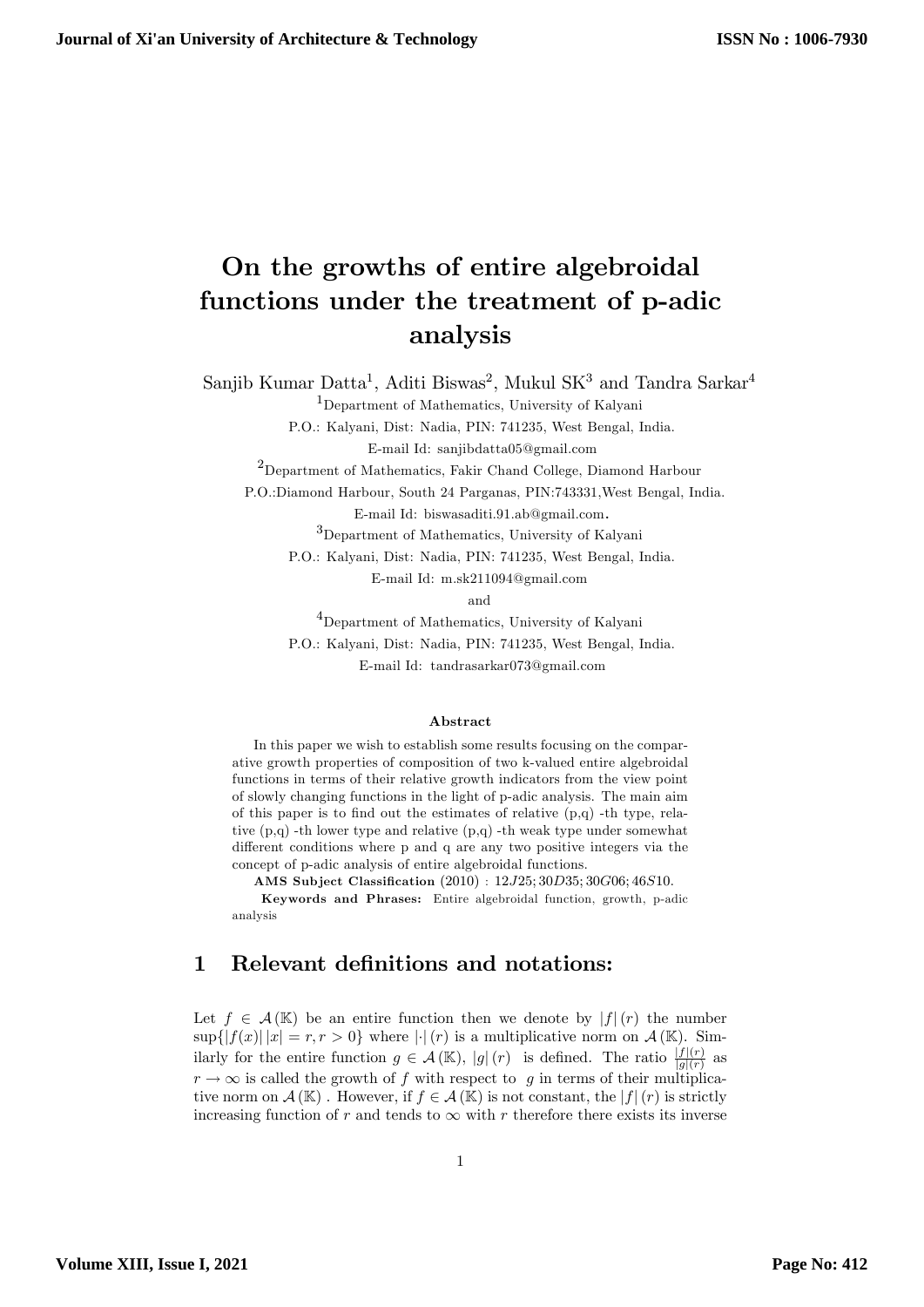function which is defined by  $|f| : (|f(0)|, \infty) \to (0, \infty)$  with  $\lim_{s \to \infty} |f|(s) = \infty$ . Several authors (see [2] ,[8], [9], [16] ,[19] ,[20], [21], [22], [35]). made closed investigations on the properties of relative order of entire functions from the view point of p-adic analysis to yield many results, for example, some of which are recalled here.

**Theorem** [8]Let f and  $g \in \mathcal{A}(\mathbb{K})$  be transcendental. If  $\rho(f) \neq 0$ , then  $\rho(f \circ g) = +\infty.$  If  $\rho(f) = 0$  then

$$
\rho(f \circ g) \ge \rho(g).
$$

**Theorem** [9] Let  $f,g \in \mathcal{A}(\mathbb{K})$  be any two entire functions such that  $0 <$  $\rho^{(m,n)}(g) < \lambda^{(p,q)}(f) \leq \rho^{(p,q)}(f) < \infty,$ 

$$
\lim_{r \to \infty} \frac{\log^{[p]} |fog| (\exp^{[n+1]} r)}{\log^{[p]} |f| [\exp^{[q]} r^A]} = \infty \text{ if } q = m
$$
  
and 
$$
\lim_{r \to \infty} \frac{\log^{[p]} |\widehat{h}| |fog| (\exp^{[q+n-m+1]} r)}{\log^{[p]} |f| [\exp^{[q]} r^A]} = \infty \text{ if } q > m
$$

where  $A>0$  is a constant.

**Theorem** [9] Let  $f,g,h \in \mathcal{A}(\mathbb{K})$  be any three entire functions such that f and g have finite relative  $(p, q)$ -th L -order and lower order with respect to h respectively then

$$
\overline{\lim}_{r \to \infty} \frac{\log^{[p]} \widehat{|h|} |fog| (\exp^{[n+1]} r)}{\log^{[p]} \widehat{|h|} (|f| [\exp^{[q]} r^A])} = \infty \text{ if } q = m
$$
\n
$$
\overline{\lim}_{r \to \infty} \frac{\log^{[p]} \widehat{|h|} |fog| (\exp^{[q+n-m+1]} r)}{\log^{[p]} \widehat{|h|} (|f| [\exp^{[q]} r^A])} = \infty \text{ if } q > m
$$

where  $A>0$  is a constant.

### 2 Lemmas.

**Lemma 1** Let  $F$  and  $G$  be two  $k$ -valued  $p$ -adic entire algebroidal functions. Then for all sufficiently large positive numbers of  $r$  we obtain that

$$
|FoG|(r) = |F|(|G|(r)).
$$

## 3 Main Results.

**Theorem 3.1** Let  $F$ ,  $G$  and  $H$  be three  $k$ -valued p-adic entire algebroidal functions defined by the following irreducible equations:

$$
f_k F^k + f_{k-1} F^{k-1} + f_{k-2} F^{k-2} + \dots + f_0 = 0
$$
 (i)

$$
g_k G^k + g_{k-1} G^{k-1} + g_{k-2} G^{k-2} + \dots + g_0 = 0
$$
 (ii)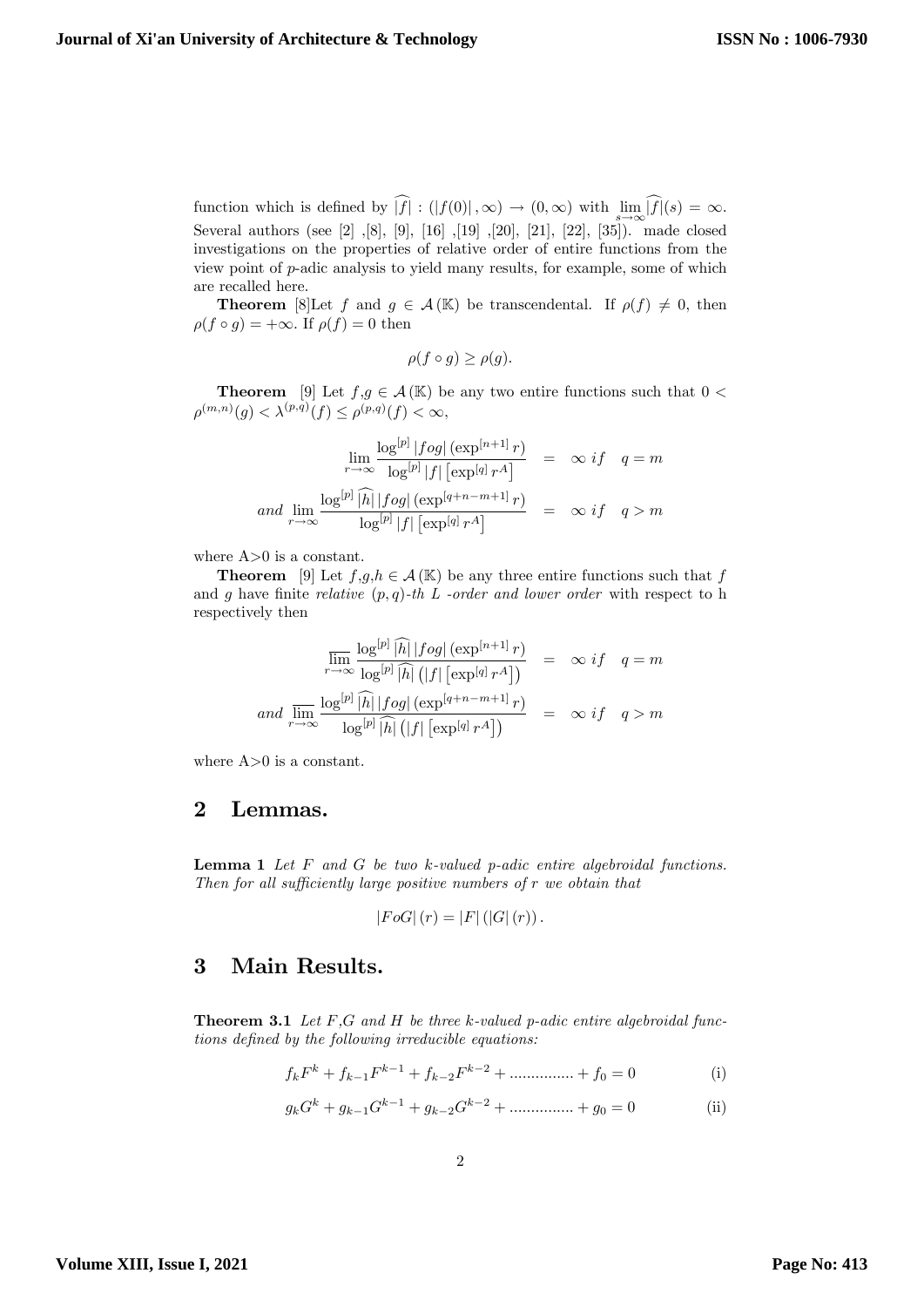$$
h_k H^k + h_{k-1} H^{k-1} + h_{k-2} H^{k-2} + \dots + h_0 = 0
$$
 (iii)

where  $f_i$ 's,  $g_i$ 's and  $h_i$ 's are entire functions belonging to  $\mathcal{A}(\mathbb{K})$  having no common zeros  $(i = 0, 1, 2, ..., k)$  be such that  $0 < \lambda_{h_i}^{(p,q)L}(F) \leq \rho_{h_i}^{(p,q)L}$  $\zeta^{(p,q)L}_{h_i}(F)$  <  $\infty$  and  $\rho^{(m,n)L}(G) > 0$ , where  $p,q,m,n$  are positive integers. Then for every positive constant A, we have

(a) 
$$
\limsup_{r \to +\infty} \frac{\log^{[p]} \widehat{|h_i|} |F \circ G| \left(\exp^{[n+1]} r\right)}{\log^{[p]} \widehat{|h_i|} \left(|F| \left[\exp^{[q]} \left(rL(r)\right)^A\right]\right)} = \infty \text{ if } q = m
$$
  
(b) 
$$
\limsup_{r \to +\infty} \frac{\log^{[p]} \widehat{|h_i|} |F \circ G| \left(\exp^{[q+n+1-m]} r\right)}{\log^{[p]} \widehat{|h_i|} \left(|F| \left[\exp^{[q]} \left(rL(r)\right)^A\right]\right)} = \infty \text{ if } q > m.
$$
  

$$
\log^{[p]} \widehat{|h_i|} |F \circ G| \left(\exp^{[n-1]} r\right) \qquad \text{if } q > m.
$$

$$
(c)\limsup_{r \to +\infty} \frac{\log^{|p|} |h_i| |F o G| \left(\exp^{\lfloor n-1 \rfloor} r\right)}{\log^{\lfloor p \rfloor} |\widehat{h_i}| \left(\left|F\right| \left[\exp^{\lfloor q \rfloor} \left(r L(r)\right)^A\right]\right)} = \infty \ if \ q \leq m-1 \text{ and } \rho^{(m,n)L}(G) > A
$$

Proof: For all sufficiently large values of r it is clear that  $|F \circ G|(r) =$  $|F|(|G|(r)).$ 

Now from the definition of  $\rho_{h_i}^{(p,q)L}$  $h_i^{(p,q)L}(F)$ , for any arbitrary positive  $\varepsilon(>0)$  we have for all sufficiently large values of  $r$  that

$$
\log^{[p]} \widehat{|h_i|} \left( |F| \left[ \exp^{[q]} \left( rL(r) \right)^A \right] \right) \leq \left( \rho_{h_i}^{(p,q)L}(F) + \varepsilon \right) \left( rL(r) \right)^A. \tag{1}
$$

Also we get for a sequence of positive numbers of  $r$  tending to infinity that

$$
\log^{[m]}|G| \left(\exp^{[q+n+1-m]}r\right) \ge \left(\rho^{(m,n)L}(G) - \epsilon\right) \log^{[n]}(\exp^{[q+n+1-m]}r)
$$
  
i.e.,  $\log^{[m]}|G| \left(\exp^{[q+n+1-m]}r\right) \ge \left(\rho^{(m,n)L}(G) - \epsilon\right) \exp^{[q+1-m]}r$   
i.e.,  $\log^{[q-m]} \log^{[m]}|G| \left(\exp^{[q+n+1-m]}r\right) \ge \log^{[q-m]} \left(\rho^{(m,n)L}(G) - \epsilon\right) \exp^{[q+1-m]}r$   
i.e.,  $\log^{[q]}|G| \left(\exp^{[q+n+1-m]}r\right) \ge \exp r + O(1),$  (2)

and

$$
\log^{[m]}|G| \left(\exp^{[n-1]}r\right) \ge \left(\rho^{(m,n)L}(G) - \epsilon\right) \log^{[n]}(\exp^{[n-1]}r)
$$
  

$$
\log^{[m-1]}|G| \left(\exp^{[n-1]}r\right) \ge r^{\left(\rho^{(m,n)L}(G) - \epsilon\right)}.
$$
 (3)

Since  $|h_i|(r)$  is an increasing function of r, for all sufficiently large positive values of  $r$  we have

$$
\log^{[p]} \widehat{|h_i|} |F o G| (r) \ge \left(\lambda_{h_i}^{(p,q)L}(F) - \varepsilon\right) \log^{[q]}(|G| r). \tag{4}
$$

Case I. First let  $q = m$  then it follows from (4) for a sequence of positive numbers of  $r$  tending to infinity that

$$
\log^{[p]} \widehat{|h_i|} |F \circ G| \left(\exp^{[n+1]} r\right) \ge \left(\lambda_{h_i}^{(p,q)L}(F) - \varepsilon\right) \left(\rho^{(m,n)L}(G) - \epsilon\right) \exp r. \tag{5}
$$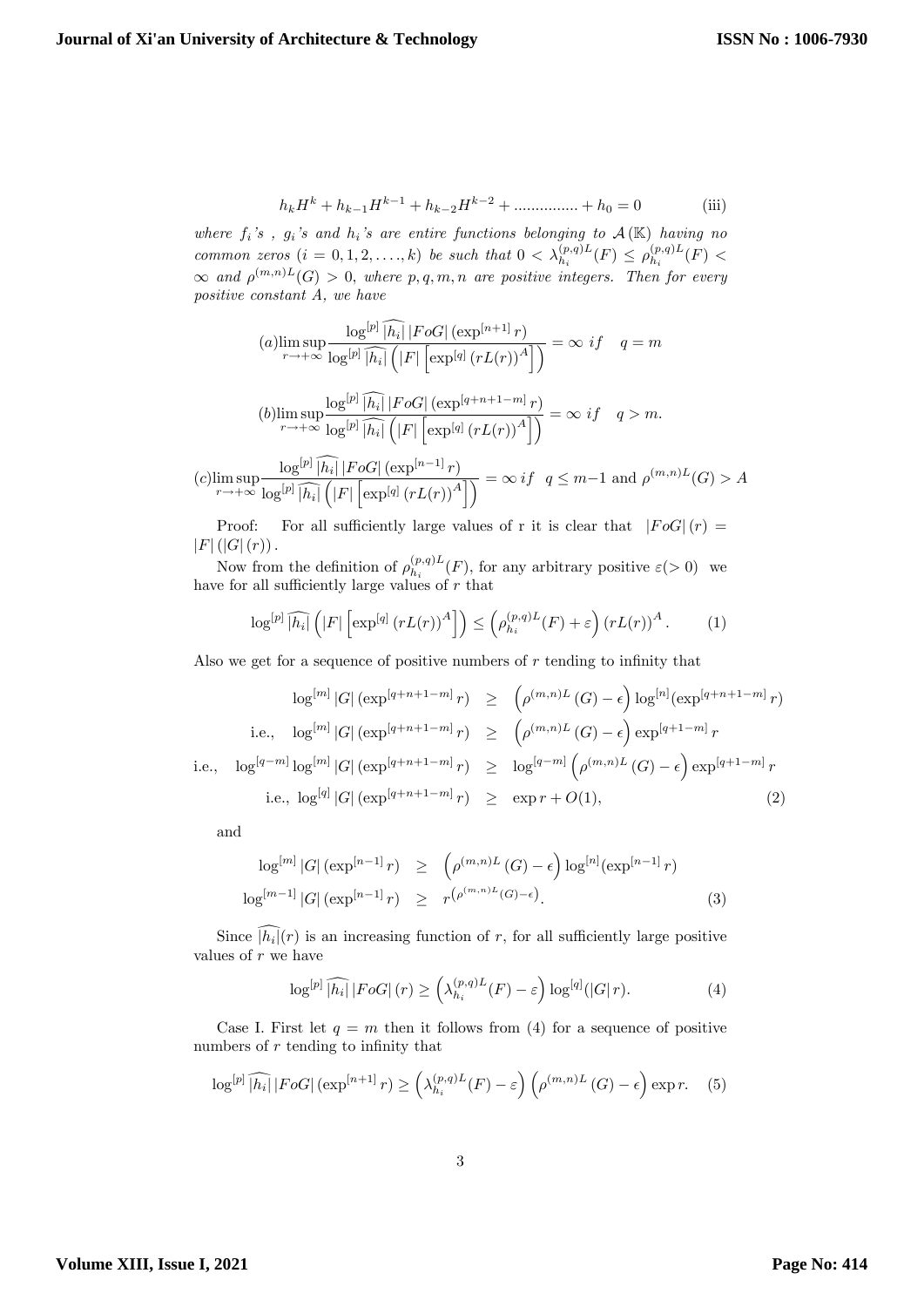Case II Let  $q > m$ . Then we get from (2) and (4) for a sequence of positive numbers of  $r$  tending to infinity that

$$
\log^{[p]} \widehat{|h_i|} |F \circ G| \left( \exp^{[q+n+1-m]} r \right) \ge \left( \lambda_{h_i}^{(p,q)L}(F) - \varepsilon \right) \exp r + O(1). \tag{6}
$$

Case III Again let  $q \leq m-1$ . Then we have from (3) and (4) for a sequence of positive numbers of  $r$  tending to infinity that

$$
\log^{[p]} \widehat{|h_i|} |F \circ G| \left(\exp^{[n-1]} r\right) \ge \left(\lambda_{h_i}^{(p,q)L}(F) - \varepsilon\right) \log^{[q]} |G| \left(\exp^{[n-1]} r\right)
$$
  
*i.e.*,  $\log^{[p]} \widehat{|h_i|} |F \circ G| \left(\exp^{[n-1]} r\right) \ge \left(\lambda_{h_i}^{(p,q)L}(F) - \varepsilon\right) \log^{[m-1]} |G| \left(\exp^{[n-1]} r\right)$   
*i.e.*,  $\log^{[p]} \widehat{|h_i|} |F \circ G| \left(\exp^{[n-1]} r\right) \ge \left(\lambda_{h_i}^{(p,q)L}(F) - \varepsilon\right) r^{\left(\rho^{(m,n)L}(G) - \epsilon\right)}.$  (7)

Now combining (1) and (5) it follows for sequence of positive numbers tending to infinity that

$$
\frac{\log^{[p]}\widehat{|h_i|} |F \circ G| \left(\exp^{[n+1]} r\right)}{\log^{[p]}\widehat{|h_i|} \left(|F| \left[\exp^{[q]} \left(r L(r)\right)^A\right]\right)} \ge \frac{\left(\lambda_{h_i}^{(p,q)L}(F) - \varepsilon\right) \left(\rho^{(m,n)L}(G) - \epsilon\right) \exp r}{\left(\rho_{h_i}^{(p,q)L}(F) + \varepsilon\right) \left(r L(r)\right)^A}.
$$

As  $\frac{\exp r}{(rL(r))^A} \to \infty$  as  $r \to \infty$ , then from above it follows that

$$
\limsup_{r \to +\infty} \frac{\log^{[p]} \widehat{|h_i|} |F o G| \left(\exp^{[n+1]} r\right)}{\log^{[p]} \widehat{|h_i|} \left(\left|F\right| \left[\exp^{[q]} \left(r L(r)\right)^A\right]\right)} = \infty.
$$

Hence the first part of the theorem follows.

Again combining (1) and (6) of Case II we get for a sequence of positive integers of  $r$  tending to infinity that

$$
\frac{\log^{[p]} \widehat{|h_i|} |F \circ G| \left(\exp^{[q+n+1-m]} r\right)}{\log^{[p]} \widehat{|h_i|} \left(|F| \left[\exp^{[q]} \left(r L(r)\right)^A\right]\right)} \ge \frac{\left(\lambda_{h_i}^{(p,q)L}(F) - \varepsilon\right) \exp r + O(1)}{\left(\rho_{h_i}^{(p,q)L}(F) + \varepsilon\right) \left(r L(r)\right)^A}
$$
\n
$$
\limsup_{r \to +\infty} \frac{\log^{[p]} \widehat{|h_i|} |F \circ G| \left(\exp^{[q+n+1-m]} r\right)}{\log^{[p]} \widehat{|h_i|} \left(|F| \left[\exp^{[q]} \left(r L(r)\right)^A\right]\right)} = \infty.
$$

Thus the second part of the theorem.

Also from the Equations  $(1)$  and  $(7)$  for a sequence of positive integers of r tending to infinity that

$$
\frac{\log^{[p]}\widehat{\left|h_{i}\right|}\left|FoG\right|\left(\exp^{[n-1]}r\right)}{\log^{[p]}\widehat{\left|h_{i}\right|}\left(\left|F\right|\left[\exp^{[q]}\left(rL(r)\right)^{A}\right]\right)} \geq \frac{\left(\lambda_{h_{i}}^{(p,q)L}(F)-\varepsilon\right)r^{\left(\rho^{(m,n)L}(G)-\epsilon\right)}}{\left(\rho_{h_{i}}^{(p,q)L}(F)+\varepsilon\right)\left(rL(r)\right)^{A}}.
$$

As  $\rho^{(m,n)L}(G) > A$ , therefore from above we get

$$
\limsup_{r \to +\infty} \frac{\log^{[p]} \lceil h_i \rceil |F o G| \left(\exp^{[n-1]} r\right)}{\log^{[p]} \lceil h_i \rceil \left(|F| \left[\exp^{[q]} \left(r L(r)\right)^A\right]\right)} = \infty
$$

This proves the third part of the theorem.

Hence completes the proof of the theorem.

In the line of Theorem 3.1 the following theorem can be derived: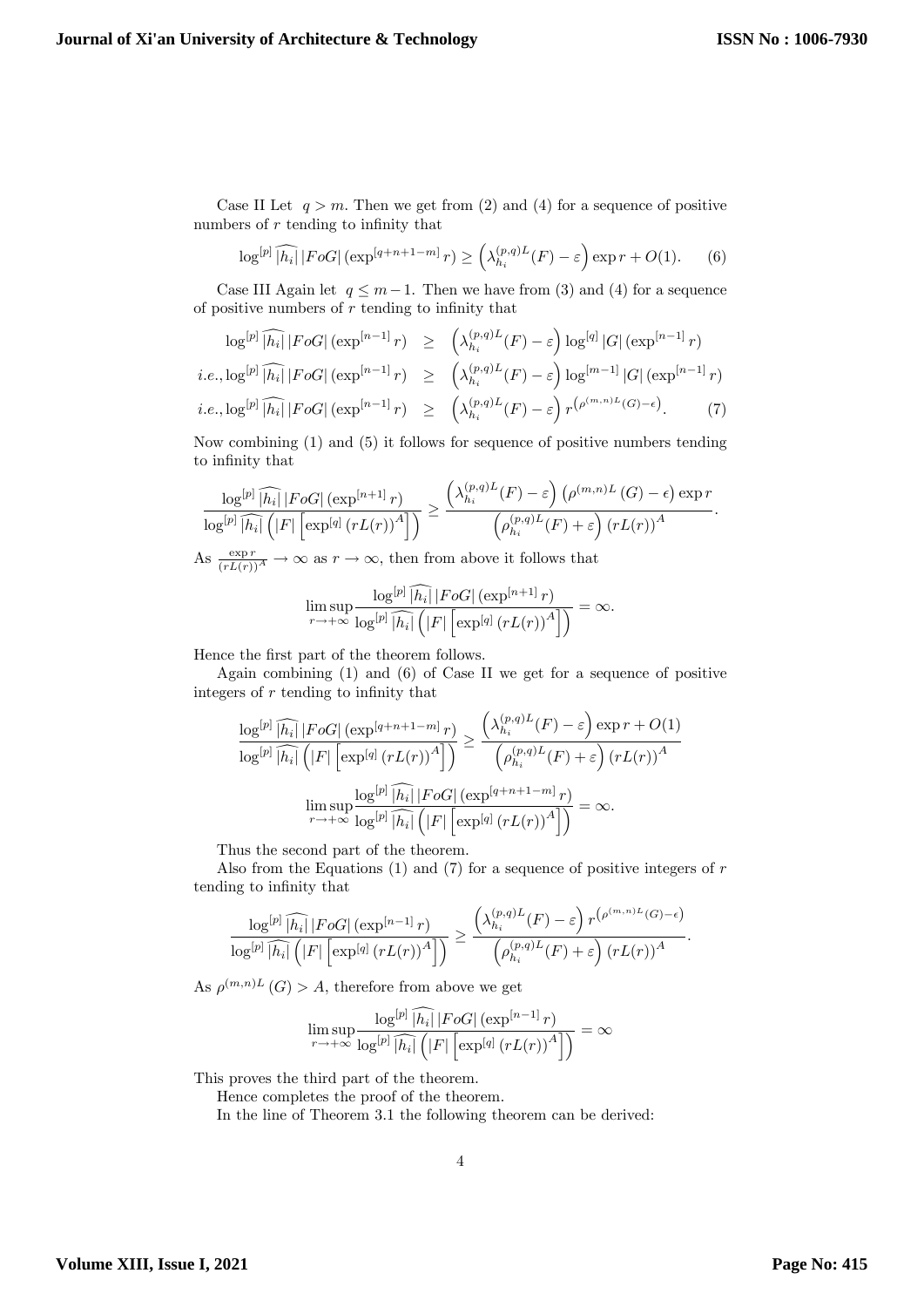**Theorem 3.2** Let us suppose that  $F,G$  and  $H$  be three k-valued p-adic entire algebroidal functions as defined in Theorem 3.1 by the Equations  $(i)$ ,  $(ii)$ and (iii) where  $f_i$ ,  $g_i$  and  $h_i \in \mathcal{A}(\mathbb{K})$  are entire functions having no common zeros  $(i = 0, 1, 2, ..., k)$  be such that  $0 < \lambda_{h_i}^{(p,q)L}(F) \leq \rho_{h_i}^{(p,q)L}$  $\binom{(p,q)L}{h_i}(F) < \infty$  and  $\lambda^{(m,n)L}(G) > 0$ . Then for every positive constant A we obtain that

$$
(a) \lim_{r \to +\infty} \frac{\log^{[p]} \widehat{|h_i|} |F \circ G| \left(\exp^{[n+1]} r\right)}{\log^{[p]} \widehat{|h_i|} \left(|F| \left[\exp^{[q]} \left(rL(r)\right)^A\right]\right)} = \infty \text{ if } q = m
$$
\n
$$
(b) \lim_{r \to +\infty} \frac{\log^{[p]} \widehat{|h_i|} |F \circ G| \left(\exp^{[q+n+1-m]} r\right)}{\log^{[p]} \widehat{|h_i|} \left(|F| \left[\exp^{[q]} \left(rL(r)\right)^A\right]\right)} = \infty \text{ if } q > m.
$$

**Theorem 3.3** Let  $F,G$  and  $H$  be three  $k$ -valued  $p$ -adic entire algebroidal functions defined by the irreducible Equations  $(i)$ ,  $(ii)$  and  $(iii)$  as in Theorem 1, where  $f_i$ 's,  $g_i$ 's and  $h_i$ 's are entire functions belonging to  $\mathcal{A}(\mathbb{K})$  having no common zeros  $(i = 0, 1, 2, ..., k)$  be such that  $0 < \lambda_{h_i}^{(p,q)L}(F) \le \rho_{h_i}^{(p,q)L}$  $b_{h_i}^{(p,q)L}(F) < \infty$ and  $\rho^{(m,n)L}(G) > 0$ . Also let W be another k-valued p-adic entire algebroidal functions defined by the irreducible equation:

$$
w_k W^k + w_{k-1} W^{k-1} + w_{k-2} W^{k-2} + \dots + w_0 = 0
$$

where  $w_i$ 's( $\in$  A(K)) are entire functions be such that  $\rho_{w_i}^{(l,n)L}(G) < \infty$ , where  $p, q, m, n, l, n$  are positive integers. Then for every positive constant A we obtain the followings

(a) 
$$
\limsup_{r \to +\infty} \frac{\log^{|p|} \widehat{|h_i|} |F \circ G| \left(\exp^{[n+1]} r\right)}{\log^{|l|} \widehat{|w_i|} \left(|G| \left[\exp^{[n]} \left(r L(r)\right)^A\right]\right)} = \infty \text{ if } q = m.
$$
  
(b) 
$$
\limsup_{r \to +\infty} \frac{\log^{|p|} \widehat{|h_i|} |F \circ G| \left(\exp^{[q+n+1-m]} r\right)}{\log^{|l|} \widehat{|w_i|} \left(|G| \left[\exp^{[n]} \left(r L(r)\right)^A\right]\right)} = \infty \text{ if } q > m.
$$
  
(c) 
$$
\limsup_{r \to +\infty} \frac{\log^{|p|} \widehat{|h_i|} |F \circ G| \left(\exp^{[n-1]} r\right)}{\log^{|l|} \widehat{|w_i|} \left(|G| \left[\exp^{[n]} \left(r L(r)\right)^A\right]\right)} = \infty \text{ if } q \leq m-1 \text{ and } \rho^{(m,n)L}(G) > A.
$$

**Proof.** First we consider  $A_0$  be a positive constant be such that

$$
A < A_0 < \rho^{(m,n)L}(G). \tag{8}
$$

**Case I.** Let  $q = m$ . Then in view of the first part of Theorem 1, for any arbitrary positive  $\varepsilon$  (> 0) we have for a sequence of positive integers of r tending to infinity and a positive integer  $R > 1$ 

$$
\log^{[p]}\widehat{|h_i|}\,|FoG|\left(\exp^{[n+1]}r\right) > R\left(\lambda_{h_i}^{(p,q)L}(F) - \varepsilon\right)\left(rL(r)\right)^{A_0}.\tag{9}
$$

**Case II.** Let  $q > m$ . Then we get from the second part of Theorem 1 for a sequence of  $r (> 0)$  tending to infinity and a positive integer  $R > 1$ 

$$
\log^{[p]}\widehat{|h_i|}\,|FoG| \left(\exp^{[q+n+1-m]}r\right) > R\left(\lambda_{h_i}^{(p,q)L}(F) - \varepsilon\right) \left(rL(r)\right)^{A_0}.\tag{10}
$$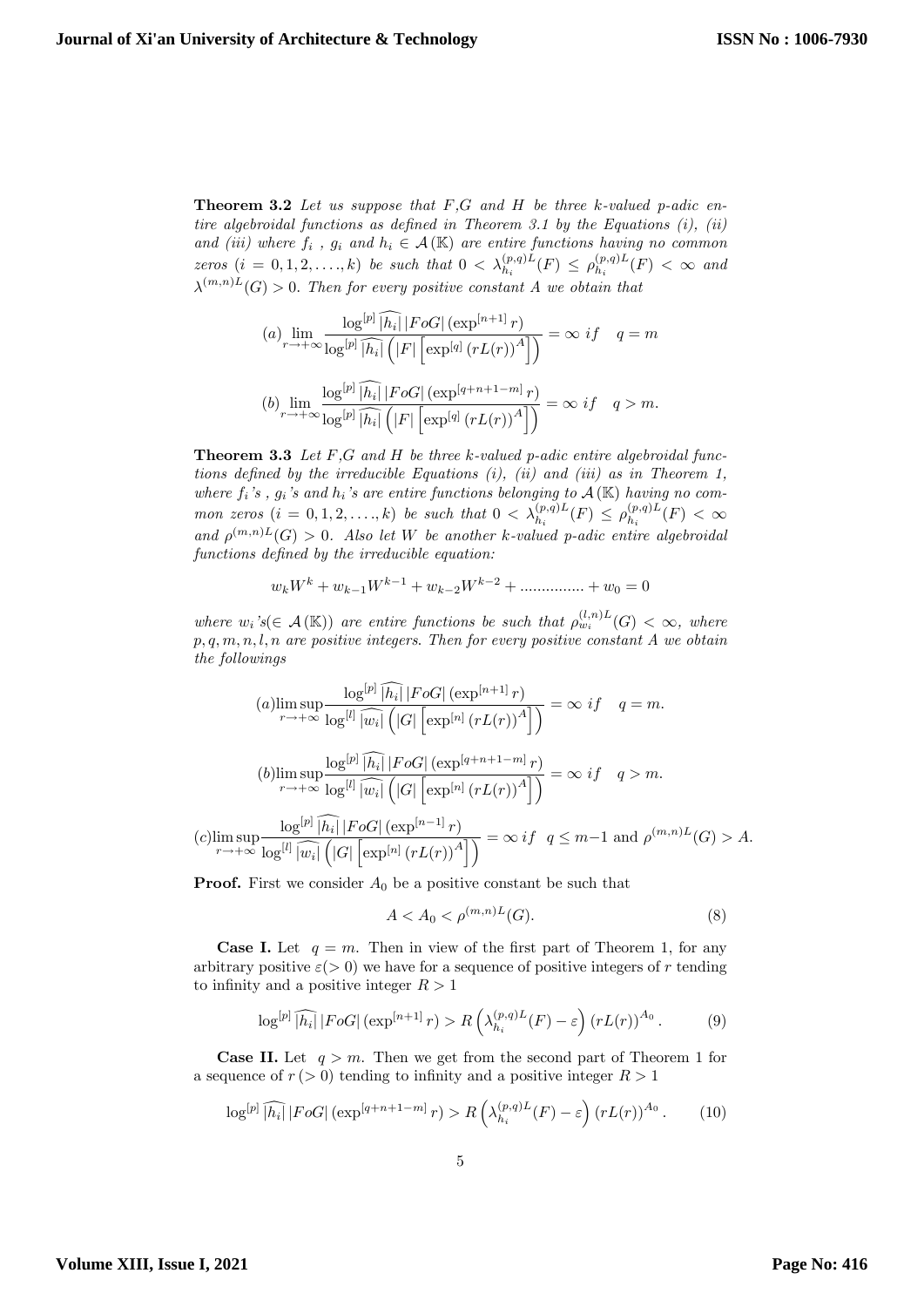**Case III.** Again let  $q \leq m - 1$ . Then we obtain from the third part of the Theorem 1 for a sequence of positive numbers of  $r$  tending to infinity and a positive integer  $R > 1$ 

$$
\log^{[p]} \widehat{|h_i|} |F \circ G| \left(\exp^{[n-1]} r\right) > R\left(\lambda_{h_i}^{(p,q)L}(F) - \varepsilon\right) \left(r L(r)\right)^{A_0}.\tag{11}
$$

Now from the definition of  $\rho_{h_i}^{(p,n)L}$  $h_i^{(p,n)L}(G)$ , we have for all sufficiently large values of r that

$$
\log^{[l]} \widehat{|w_i|} \left( |G| \left[ \exp^{[n]} \left( rL(r) \right)^A \right] \right) \le \left( \rho_{w_i}^{(l,n)L}(G) + \varepsilon \right) \left( rL(r) \right)^A. \tag{12}
$$

Now combining  $(9)$  and  $(12)$  it follows for a sequence of positive integers of r tending to infinity that

$$
\frac{\log^{[p]}\widehat{|h_i|} |F o G| \left(\exp^{[n+1]} r\right)}{\log^{[l]}\widehat{|w_i|} \left(|G| \left[\exp^{[n]} \left(r L(r)\right)^A\right]\right)} > \frac{R\left(\lambda_{h_i}^{(p,q)L}(F) - \varepsilon\right) \left(r L(r)\right)^{A_0}}{\left(\rho_{w_i}^{(l,n)L}(G) + \varepsilon\right) \left(r L(r)\right)^A}.
$$
\n(13)

Since  $A < A_0$ , we have from (13)

$$
\limsup_{r \to +\infty} \frac{\log^{[p]} \widehat{|h_i|} |F o G| \left(\exp^{[n+1]} r\right)}{\log^{[l]} \widehat{|w_i|} \left(|G| \left[\exp^{[n]} \left(r L(r)\right)^A\right]\right)} = \infty.
$$

Hence the first part of the theorem follows.

Again for  $A < A_0$ , it follows from the Equations (10) and (12) for all sufficiently large values of  $r$  tending to infinity that

$$
\frac{\log^{[p]}\widehat{\left|h_{i}\right|}\left|FoG\right|\left(\exp^{[q+n+1-m]}r\right)}{\log^{[l]}\widehat{\left|w_{i}\right|}\left(\left|G\right|\left[\exp^{[n]}\left(rL(r)\right)^{A}\right]\right)} > \frac{R\left(\lambda_{h_{i}}^{(p,q)L}(F) - \varepsilon\right)\left(rL(r)\right)^{A_{0}}}{\left(\rho_{w_{i}}^{(l,n)L}(G) + \varepsilon\right)\left(rL(r)\right)^{A}}
$$

Thus from above we obtain

$$
\limsup_{r \to +\infty} \frac{\log^{[p]} \left[ h_i \right] |F o G| \left( \exp^{[q+n+1-m]} r \right)}{\log^{[l]} \left[ w_i \right] \left( |G| \left[ \exp^{[n]} \left( r L(r) \right)^A \right] \right)} = \infty.
$$

This implies the second part of the theorem.

By similar arguments it follows from (11) and (12) for sequence of positive values of of  $r$  tending to infinity that

$$
\frac{\log^{[p]}\widehat{|h_i|} |F o G| \left(\exp^{[n-1]} r\right)}{\log^{[l]}\widehat{|w_i|} \left(|G| \left[\exp^{[n]} \left(r L(r)\right)^A\right]\right)} > \frac{R\left(\lambda_{h_i}^{(p,q)L}(F) - \varepsilon\right) \left(r L(r)\right)^{A_0}}{\left(\rho_{w_i}^{(l,n)L}(G) + \varepsilon\right) \left(r L(r)\right)^A}.
$$

Therefore in view of (8) and above we get that

$$
\limsup_{r \to +\infty} \frac{\log^{[p]} \overline{h_i} |F \circ G| (\exp^{[n-1]} r)}{\log^{[l]} [w_i] (G| [\exp^{[n]} (r L(r))^{A}])} = \infty.
$$

This proves the third part of the theorem.

Hence the theorem follows.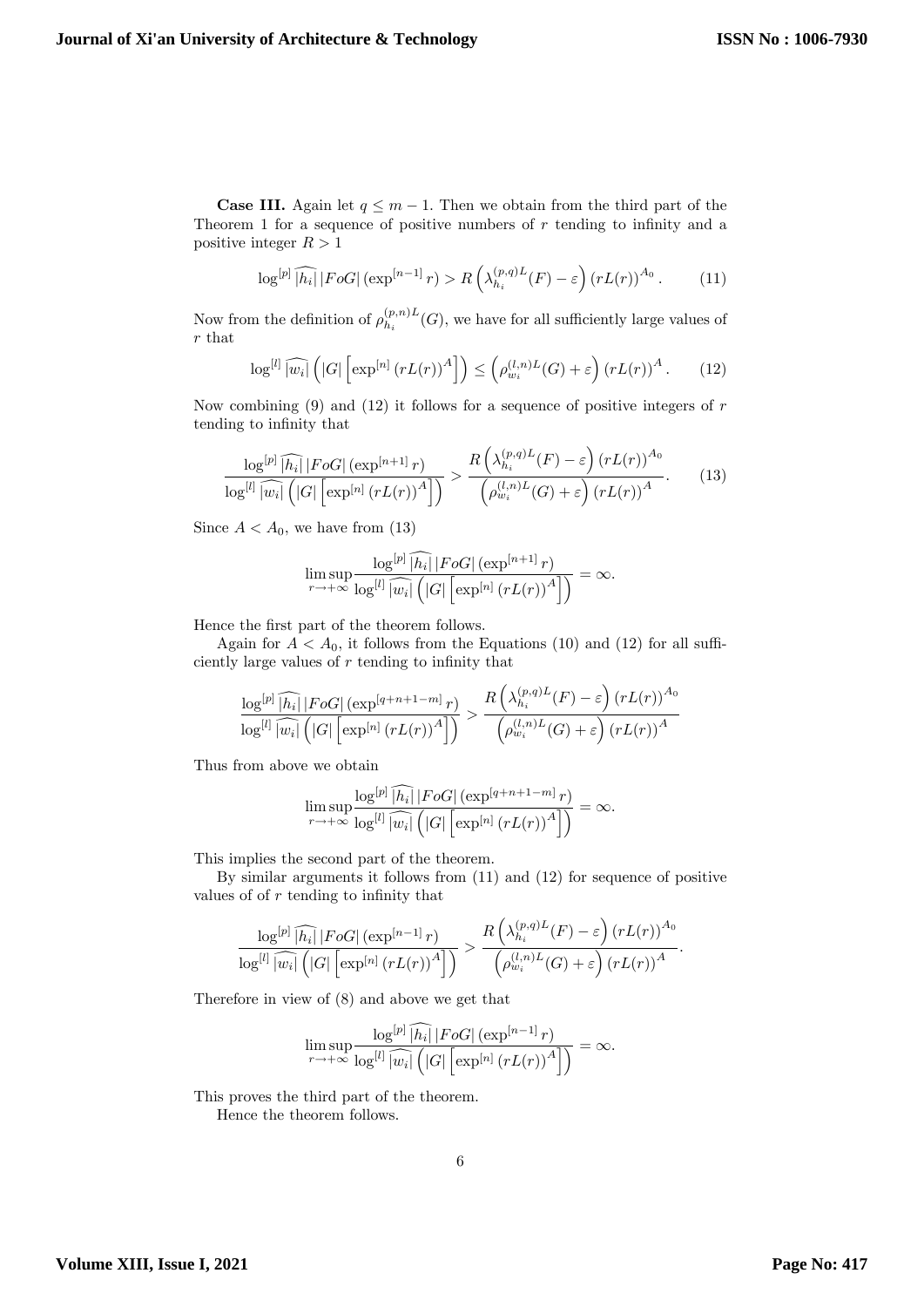**Theorem 3.4** Let  $F$ ,  $G$  and  $H$  be three  $k$ -valued  $p$ -adic entire algebroidal functions defined by the irreducible Equations  $(i)$ ,  $(ii)$ ,  $(iii)$  as in Theorem 3.1 where  $f_i$ ,  $g_i$  and  $h_i \in \mathcal{A}(\mathbb{K})$  are entire functions having no common zeros  $(i =$  $(0, 1, 2, \ldots, k)$ . Also let  $0 < \lambda_{h_i}^{(p,q)L}(F) \le \rho_{h_i}^{(p,q)L}$  $\lambda_{h_i}^{(p,q)L}(F) < \infty$  and  $\lambda^{(m,n)L}(G) > 0$ and  $\rho_k^{(l,n)L}$  $\binom{(i,n)L}{k_i}(G) < \infty$ . Then for every positive constant A,

$$
(a) \lim_{r \to +\infty} \frac{\log^{[p]} \widehat{|h_i|} |F o G| \left(\exp^{[n+1]} r\right)}{\log^{[l]} \widehat{|h_i|} \left(|G| \left[\exp^{[n]} \left(r L(r)\right)^A\right]\right)} = \infty \text{ if } q = m
$$
  

$$
(b) \lim_{r \to +\infty} \frac{\log^{[p]} \widehat{|h_i|} |F o G| \left(\exp^{[q+n+1-m]} r\right)}{\log^{[l]} \widehat{|h_i|} \left(|G| \left[\exp^{[n]} \left(r L(r)\right)^A\right]\right)} = \infty \text{ if } q > m.
$$

The proof of the theorem follows from Theorem 3.2 and Theorem 3.3.

**Theorem 3.5** Let  $F,G$  and  $H$  be three k-valued p-adic entire algebroidal functions defined by the irreducible Equations  $(i)$ ,  $(ii)$ ,  $(iii)$  as in Theorem 3.1 where  $f_i$ ,  $g_i$  and  $h_i \in \mathcal{A}(\mathbb{K})$  are entire functions having no common zeros  $(i = 0, 1, 2, \ldots, k)$ . Also let  $0 < \lambda_{h_i}^{(p,q)L}(F) \le \rho_{h_i}^{(p,q)L}$  $\binom{p,q)L}{h_i}(F) < \infty$  and  $0 <$  $\lambda^{(m,n)L}(G) < \infty$ . Then for a positive constant A we have

$$
(a) \limsup_{r \to +\infty} \frac{\log^{[p]} \widehat{|h_i|} \left( |F| \left[ \exp^{[q]} (rL(r))^{A} \right] \right)}{\log^{[p]} \widehat{|h_i|} \left( |F \circ G| \left( \exp^{[n]} r \right) \right)} = \infty \ if \quad q \ge m \ and \ A > 1,
$$

$$
(b)\limsup_{r \to +\infty} \frac{\log^{[p]} \widehat{|h_i|} \left( |F| \left[ \exp^{[q]} (rL(r))^A \right] \right)}{\log^{[p]} \widehat{|h_i|} \left( |F \circ G| \left( \exp^{[n-1]} r \right) \right)} = \infty
$$
  
if  $q \geq m$  or  $q = m - 1$  with  $m \neq 1$  and  $\lambda^{(m,n)L}(G) < A$ ,

$$
(c)\limsup_{r\to+\infty}\frac{\log^{[p]}\widehat{|h_i|}\left(|F|\left[\exp^{[q]}(rL(r))^A\right]\right)}{\log^{[p+m-q-1]}\widehat{|h_i|}\left(|FoG|\left(\exp^{[n-1]}r\right)\right)}=\infty \ if \ \ m>q+1 \text{ and } A>\lambda^{(m,n)L}(G).
$$

**Proof.** From the definition of  $\lambda_h^{(p,q)L}$  $h_i^{(p,q)L}(F)$ , we obtain for arbitrary positive  $\varepsilon > 0$ ) and for all sufficiently large values of  $r$  that

$$
\log^{[p]} \widehat{|h_i|} \left( |F| \left[ \exp^{[q]} \left( rL(r) \right)^A \right] \right) \ge \left( \lambda_{h_i}^{(p,q)L}(F) - \varepsilon \right) \left( rL(r) \right)^A \tag{14}
$$

Also we have for a sequence of positive numbers of  $r$  tending to infinity that

$$
\log^{[m]}|G| \left(\exp^{[n-1]}r\right) \leq \left(\lambda^{(m,n)L}(G) + \epsilon\right) \log r
$$

$$
\log^{[m]}|G| \left(\exp^{[n-1]}r\right) \leq \log r^{\left(\lambda^{(m,n)L}(G) + \epsilon\right)} \tag{15}
$$

$$
\log^{[m-1]}|G| \left(\exp^{[n-1]}r\right) \leq r^{\left(\lambda^{(m,n)L}(G)+\epsilon\right)}.
$$
 (16)

Since  $|h_i|(r)$  is an increasing function of r then for all sufficiently large values of r we obtain from Lemma 1 that

$$
\log^{[p]} \widehat{|h_i|} (|F \circ G| (r)) \leq \left( \rho_{h_i}^{(p,q)L}(F) + \epsilon \right) \log^{[q]} (|G| (r)). \tag{17}
$$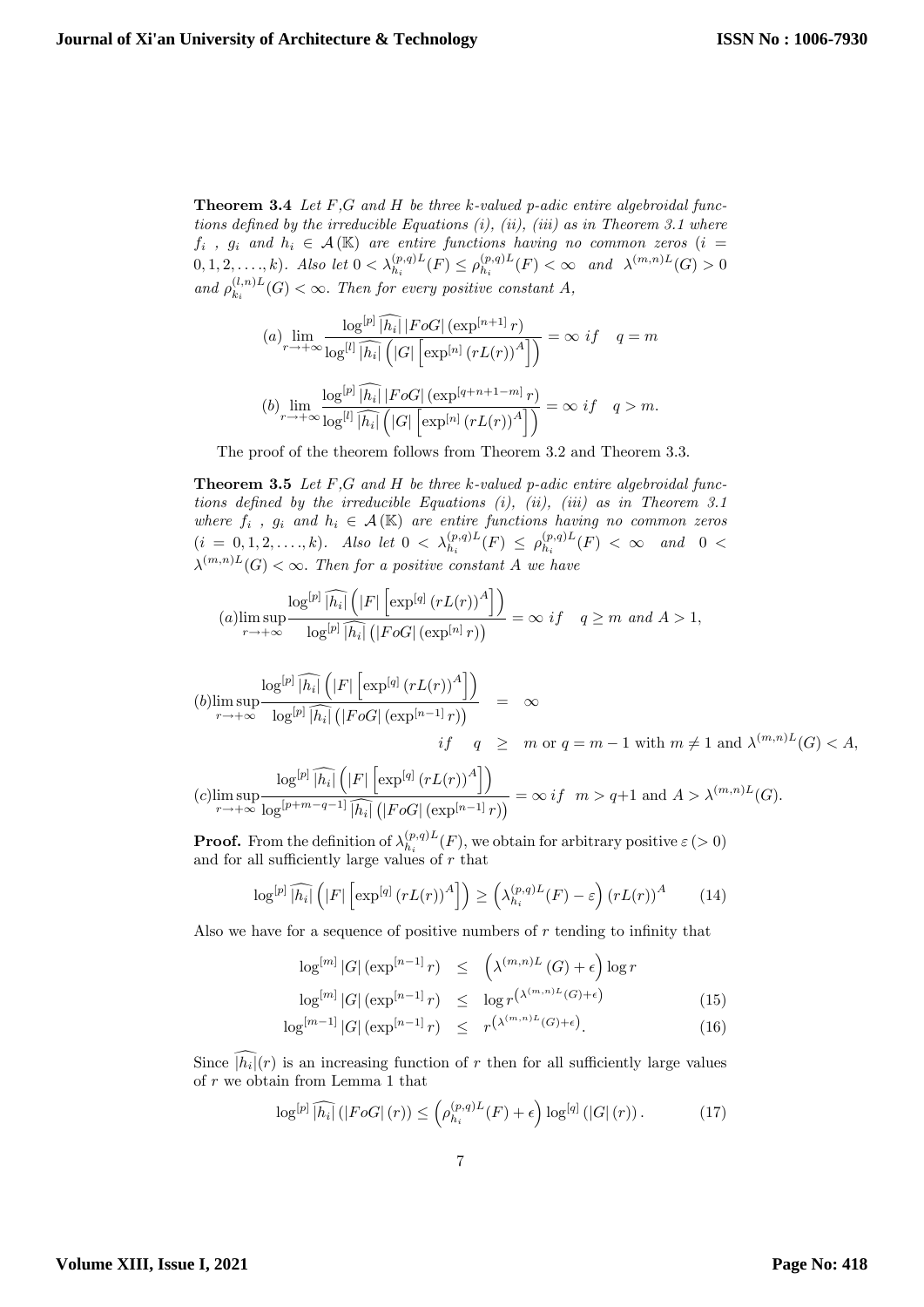Case I. First let  $q \geq m$ . We see from the Equation (17) for a sequence of positive numbers of  $r$  tending to infinity that

$$
\log^{[p]}\widehat{|h_i|}\left(|F \circ G| \left(\exp^{[n]} r\right)\right) \leq \left(\rho_{h_i}^{(p,q)L}(F) + \epsilon\right) \log^{[m]}\left(|G| \left(\exp^{[n]} r\right)\right)
$$
  

$$
i.e., \log^{[p]}\widehat{|h_i|}\left(|F \circ G| \left(\exp^{[n]} r\right)\right) \leq \left(\rho_{h_i}^{(p,q)L}(F) + \epsilon\right)\left(\lambda^{(m,n)L}(G) + \epsilon\right) \log r.
$$
 (18)

Case II Next let  $q \ge m$  or  $q = m - 1$  with  $m \ne 1$ . Then it follows from the Equations (16) and (17) for all sufficiently large values of  $r$  that

$$
\log^{[p]} \widehat{|h_i|} \left( |F \circ G| \left( \exp^{[n-1]} r \right) \right) \leq \left( \rho_{h_i}^{(p,q)L}(F) + \epsilon \right) \log^{[m-1]} \left( |G| \left( \exp^{[n-1]} r \right) \right)
$$
  

$$
\log^{[p]} \widehat{|h_i|} \left( |F \circ G| \left( \exp^{[n-1]} r \right) \right) \leq \left( \rho_{h_i}^{(p,q)L}(F) + \epsilon \right) r^{\left( \lambda^{(m,n)L}(G) + \epsilon \right)}.
$$
 (19)

Case III Let  $m > q + 1$ . Then we get from (15) and (17) for a sequence of positive numbers of  $r$  tending to infinity that

$$
\log^{[p]} \widehat{|h_i|} \left( |F \circ G| \left( \exp^{[n-1]} r \right) \right) \leq \left( \rho_{h_i}^{(p,q)L}(F) + \epsilon \right) \log^{[q-m]} \log^{[m]} \left( |G| \left( \exp^{[n-1]} r \right) \right)
$$
  
*i.e.*,  $\log^{[p]} \widehat{|h_i|} \left( |F \circ G| \left( \exp^{[n-1]} r \right) \right) \leq \left( \rho_{h_i}^{(p,q)L}(F) + \epsilon \right) \exp^{[m-q]} \log r^{\left( \lambda^{(m,n)L}(G) + \epsilon \right)}$   
*i.e.*,  $\log^{[p]} \widehat{|h_i|} \left( |F \circ G| \left( \exp^{[n-1]} r \right) \right) \leq \left( \rho_{h_i}^{(p,q)L}(F) + \epsilon \right) \exp^{[m-q-1]} r^{\left( \lambda^{(m,n)L}(G) + \epsilon \right)}$   
*i.e.*,  $\log^{[p]} \widehat{|h_i|} \left( |F \circ G| \left( \exp^{[n-1]} r \right) \right) \leq r^{\left( \lambda^{(m,n)L}(G) + \epsilon \right)} + O(1).$  (20)

When  $q \geq m$  and  $A > 1$  we see from the Equations (14) and (18) for all sufficiently large values of  $r$ 

$$
\frac{\log^{[p]}\widehat{|h_i|}\left(|F|\left[\exp^{[q]}(rL(r))^A\right]\right)}{\log^{[p]}\widehat{|h_i|}\left(|F \circ G|\left(\exp^{[n]}r\right)\right)} \geq \frac{\left(\lambda_{h_i}^{(p,q)L}(F) - \epsilon\right)(rL(r))^A}{\left(\rho_{h_i}^{(p,q)L}(F) + \epsilon\right)\left(\lambda^{(m,n)L}(G) + \epsilon\right)r}
$$
  
*i.e.*, 
$$
\limsup_{r \to +\infty} \frac{\log^{[p]}\widehat{|h_i|}\left(|F|\left[\exp^{[q]}(rL(r))^A\right]\right)}{\log^{[p]}\widehat{|h_i|}\left(|F \circ G|\left(\exp^{[n]}r\right)\right)} = \infty.
$$

The first part of theorem follows.

Again if  $q \ge m$  or  $q = m(\ne 1)-1$  it follows from (14) and (19) for a sequence of positive numbers of  $r$  tending to infinity that

$$
\frac{\log^{[p]}\widehat{|h_i|}\left(|F|\left[\exp^{[q]}(rL(r))^A\right]\right)}{\log^{[p]}\widehat{|h_i|}\left(|F \circ G|\left(\exp^{[n-1]}r\right)\right)} \ge \frac{\left(\lambda_{h_i}^{(p,q)L}(F) - \epsilon\right)(rL(r))^A}{\left(\rho_{h_i}^{(p,q)L}(F) + \epsilon\right)r^{\left(\lambda^{(m,n)L}(G) + \epsilon\right)}}.\tag{21}
$$

As  $A > \lambda^{(m,n)L}(G)$  we consider an arbitrary  $\epsilon > 0$  in such a manner that

$$
\lambda^{(m,n)L}(G) + \epsilon < A. \tag{22}
$$

Combining (21) and (22) we get that

$$
\limsup_{r \to +\infty} \frac{\log^{[p]} \widehat{|h_i|} \left( |F| \left[ \exp^{[q]} (rL(r))^A \right] \right)}{\log^{[p]} \widehat{|h_i|} \left( |FoG| \left( \exp^{[n-1]} r \right) \right)} = \infty.
$$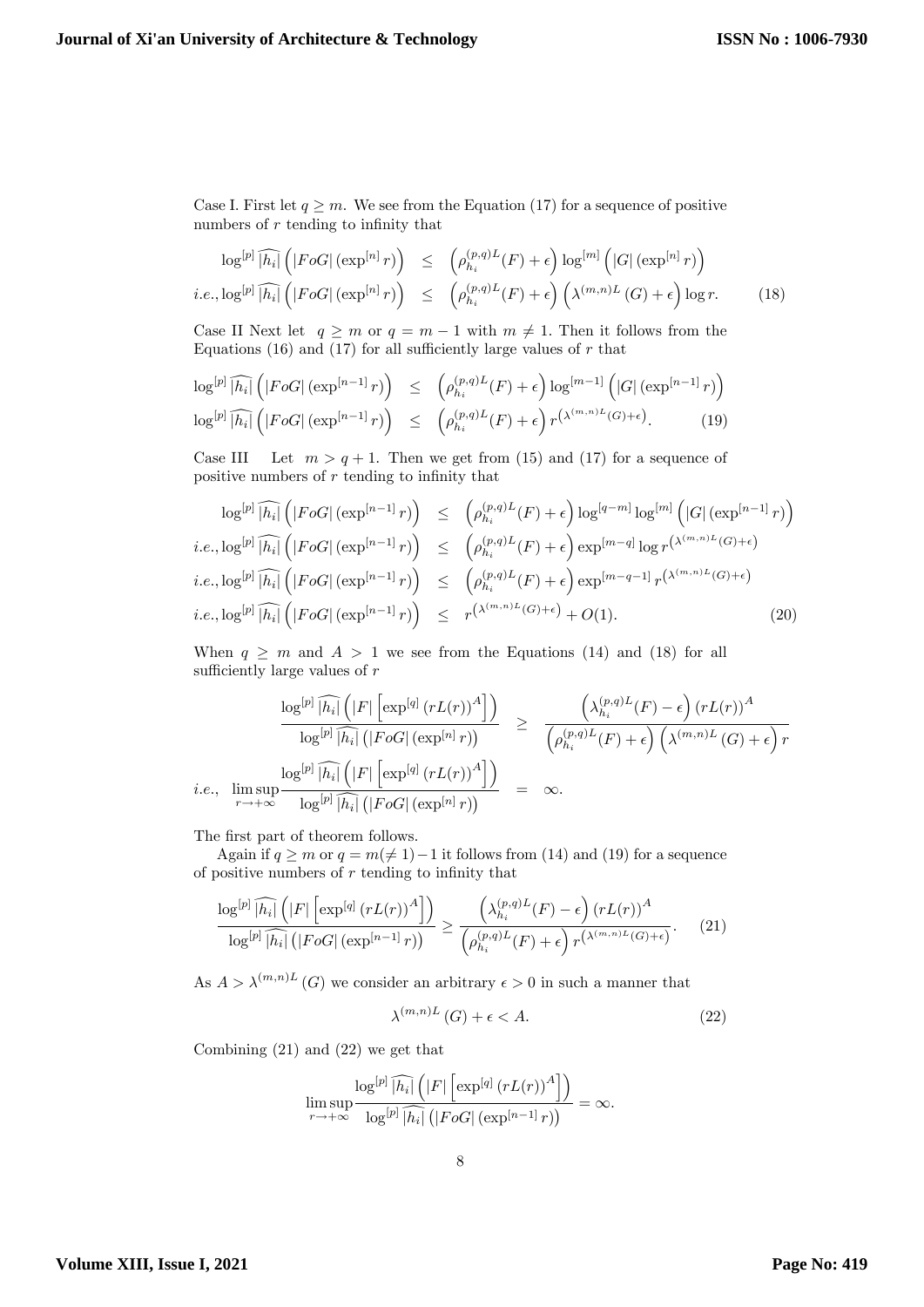Hence the second part of the theorem.

When  $m > q + 1$ , we obtain from (14) and (20) for all sufficiently large values of r that

$$
\frac{\log^{[p]}\widehat{|h_i|}\left(|F|\left[\exp^{[q]}(rL(r))^A\right]\right)}{\log^{[p+m-q-1]}\widehat{|h_i|}\left(|F \circ G|\left(\exp^{[n-1]}r\right)\right)} \ge \frac{\left(\lambda_{h_i}^{(p,q)L}(F) - \epsilon\right)(rL(r))^A}{r^{\left(\lambda^{(m,n)L}(G) + \epsilon\right)} + O(1)}.\tag{23}
$$

Combining (22) and (23) we have

$$
\limsup_{r \to +\infty} \frac{\log^{[p]} \widehat{|h_i|} \left( |F| \left[ \exp^{[q]} (rL(r))^{A} \right] \right)}{\log^{[p+m-q-1]} \widehat{|h_i|} \left( |FoG| \left( \exp^{[n-1]} r \right) \right)} = \infty.
$$

This proves the third part of the theorem.

This proves the theorem.

Theorem 3.6 Let four k-valued p-adic entire algebroidal functions F,G, H and W where  $f_i$ ,  $g_i$ ,  $h_i$  and  $w_i \in \mathcal{A}(\mathbb{K})$  are entire functions having no common zeros  $(i = 0, 1, 2, \ldots, k)$ . Also let  $\rho_{h_i}^{(p,q)L}$  $\lambda_{h_i}^{(p,q)L}(F)$ ,  $\lambda^{(m,n)L}(G)$  and  $\lambda_{w_i}^{(l,n)L}(G)$  are finite, where  $p, q, m, n, l, n$  are positive integers. Then for every positive constant A,

$$
(a) \limsup_{r \to +\infty} \frac{\log^{[l]} \widehat{|u_i|} \left( |G| \left[ \exp^{[n]} (rL(r))^A \right] \right)}{\log^{[p]} \widehat{|h_i|} \left( |FoG| \left( \exp^{[n]} r \right) \right)} = \infty \ if \quad q \ge m \ and \ A > 1,
$$

$$
(b)\limsup_{r \to +\infty} \frac{\log^{[l]} \widehat{|w_i|} \left( |G| \left[ \exp^{[n]} \left( rL(r) \right)^A \right] \right)}{\log^{[p]} \widehat{|h_i|} \left( |FoG| \left( \exp^{[n-1]} r \right) \right)} = \infty
$$
  
*if*  $q \geq m$  or  $q = m - 1$  with  $m \neq 1$  and  $\lambda^{(m,n)L}(G) < A$ ,

$$
(c)\limsup_{r\rightarrow +\infty}\frac{\log^{[l]}\widehat{|w_i|}\left(|G|\left[\exp^{[n]}\left(rL(r)\right)^A\right]\right)}{\log^{[p+m-q-1]}\widehat{|h_i|}\left(|FoG|\left(\exp^{[n-1]}r\right)\right)}=\infty \ if \ \ m>q+1 \text{ and } A>\lambda^{(m,n)L}(G).
$$

The proof of this theorem is omitted as it follows from Theorem 3.5 and Theorem 3.4.

**Theorem 3.7** Let us suppose that  $F,G$  and  $H$  be three k-valued p-adic entire algebroidal functions as defined in Theorem 3.1 by the Equations  $(i)$ ,  $(ii)$ and (iii) where  $f_i$ ,  $g_i$  and  $h_i \in \mathcal{A}(\mathbb{K})$  are entire functions having no common zeros  $(i = 0, 1, 2, \ldots k)$  with finite relative  $(p,q)$ th L-order and finite relative  $(p,q)$ th L- lower order of F with respect to another entire function  $h_i$ . Also let  $\rho^{(m,n)L}(G) < \infty$ . Then

$$
(a) \lim_{r \to +\infty} \frac{\log^{[p]} \widehat{|h_i|} \left( |F| \left[ \exp^{[q]} (rL(r))^A \right] \right)}{\log^{[p]} \widehat{|h_i|} \left( |F \circ G| \left( \exp^{[n]} r \right) \right)} = \infty \text{ if } q \ge m \text{ and } A > 1,
$$

$$
(b) \lim_{r \to +\infty} \frac{\log^{[p]} \widehat{|h_i|} \left( |F| \left[ \exp^{[q]} (rL(r))^A \right] \right)}{\log^{[p]} \widehat{|h_i|} \left( |F \circ G| \left( \exp^{[n-1]} r \right) \right)} = \infty
$$
  
if  $q \geq m$  or  $q = m - 1$  with  $m \neq 1$  and  $\rho^{(m,n)L}(G) < A$ ,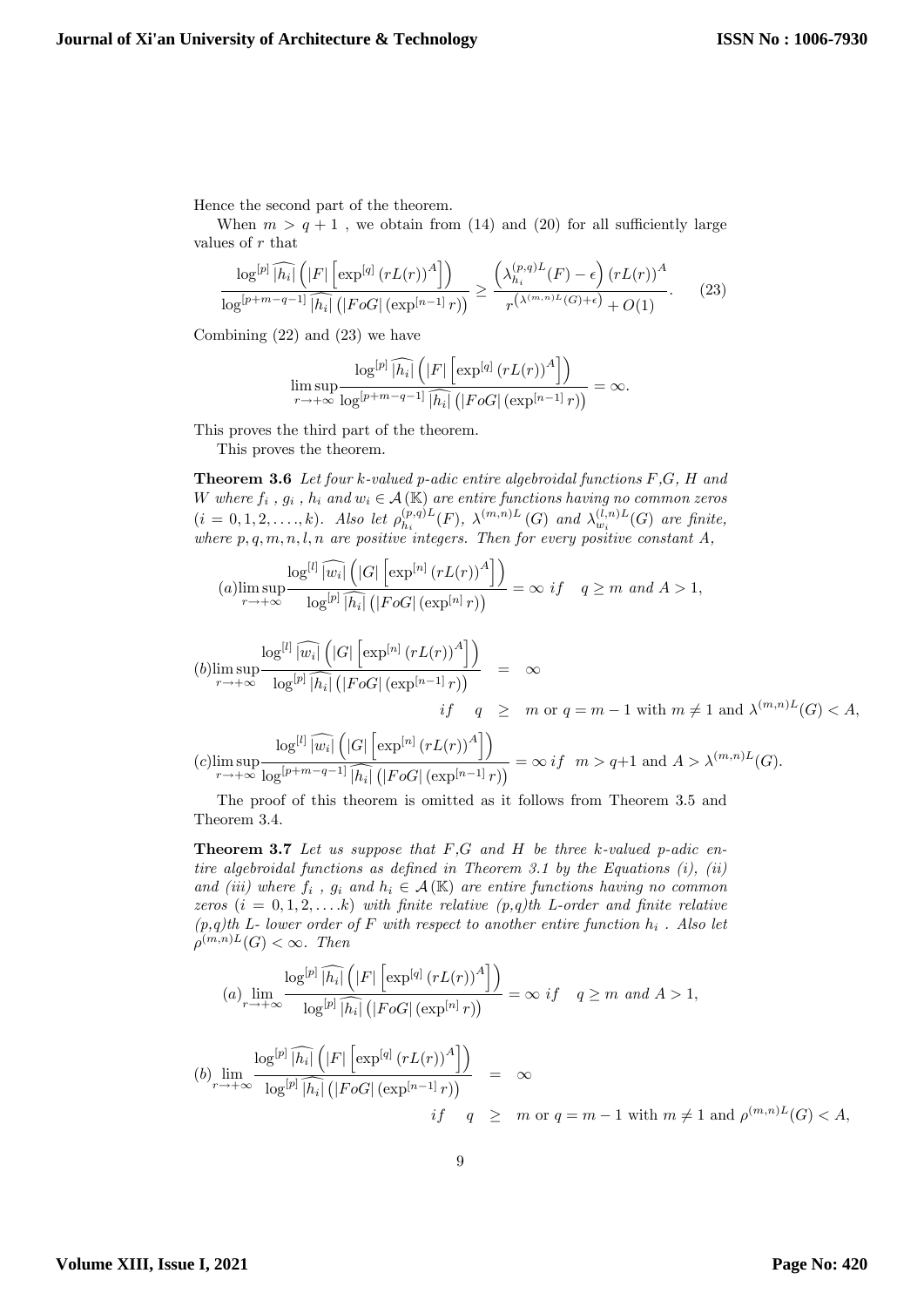$$
(c)\lim_{r\to+\infty}\frac{\log^{[p]}\widehat{|h_i|}\left(|F|\left[\exp^{[q]}\left(rL(r)\right)^A\right]\right)}{\log^{[p+m-q-1]}\widehat{|h_i|}\left(|FoG|\left(\exp^{[n-1]}r\right)\right)}=\infty \ if \ \ m>q+1 \text{ and } \rho^{(m,n)L}(G)
$$

Theorem 3.8 Let us consider four k-vauled p-adic entire algebroidal functions F, G, H and W where  $f_i$ ,  $g_i$ ,  $h_i$  and  $w_i \in \mathcal{A}(\mathbb{K})$  are entire functions having no common zeros  $(i = 0, 1, 2, \ldots, k)$ . Also let  $\rho_h^{(p,q)L}$  $h_i^{(p,q)L}(F)$ ,  $\rho^{(m,n)L}(G)$  and  $\lambda_{w_i}^{(l,n)L}(G)$  are finite, where  $p,q,m,n,l,n$  are positive integers. Then for every positive constant A,

$$
(a) \lim_{r \to +\infty} \frac{\log^{[l]} \widehat{|w_i|} \left( |G| \left[ \exp^{[n]} \left( rL(r) \right)^A \right] \right)}{\log^{[p]} \widehat{|h_i|} \left( |FoG| \left( \exp^{[n]} r \right) \right)} = \infty \text{ if } q \ge m \text{ and } A > 1,
$$

$$
(b) \lim_{r \to +\infty} \frac{\log^{[l]} \widehat{|w_i|} \left( |G| \left[ \exp^{[n]} \left( rL(r) \right)^A \right] \right)}{\log^{[p]} \widehat{|h_i|} \left( |F \circ G| \left( \exp^{[n-1]} r \right) \right)} = \infty
$$
  
if  $q \geq m$  or  $q = m - 1$  with  $m \neq 1$  and  $\rho^{(m,n)L}(G) < A$ ,

$$
(c)\lim_{r\to+\infty}\frac{\log^{[l]}\widehat{|w_i|}\left(|G|\left[\exp^{[n]}\left(rL(r)\right)^A\right]\right)}{\log^{[p+m-q-1]}\widehat{|h_i|}\left(|FoG|\left(\exp^{[n-1]}r\right)\right)}=\infty\ if\ \ m>q+1\ \text{and}\ A>\rho^{(m,n)L}\left(G\right).
$$

The proof of Theorem 3.7 and Theorem 3.8 is omitted as those can be carried out in the line of Theorem 5 and Theorem 6 respectivley.

In view of Theorem 3.1 and Theorem 3.5 we have an application which is as follows.

**Theorem 3.9** Let  $F$ ,  $G$  and  $H$  be three  $k$ -valued p-adic entire algebroidal functions defined by the irreducible Equations  $(i)$ ,  $(ii)$ ,  $(iii)$  as in Theorem 3.1 where  $f_i$ ,  $g_i$  and  $h_i \in \mathcal{A}(\mathbb{K})$  are entire functions having no common zeros  $(i = 0, 1, 2, \ldots, k)$ . Also let  $0 < \lambda_{h_i}^{(p,q)L}(F) \le \rho_{h_i}^{(p,q)L}$  $\binom{p,q)L}{h_i}(F) < \infty$  and  $0 <$  $\lambda^{(m,n)L}(G) < A < \rho^{(m,n)L}(G)$ . Then for  $m \neq 1$  and  $q = m - 1$ ,

$$
\liminf_{r \to +\infty} \frac{\left\lceil h_i \right\rceil |F \circ G| \left( \exp^{[n-1]} r \right)}{\left\lceil h_i \right\rceil \left( |F| \left[ \exp^{[q]} \left( rL(r) \right)^A \right] \right)} \le 1 \le \limsup_{r \to +\infty} \frac{\left\lceil h_i \right\rceil |F \circ G| \left( \exp^{[n-1]} r \right)}{\left\lceil h_i \right\rceil \left( |F| \left[ \exp^{[q]} \left( rL(r) \right)^A \right] \right)}
$$

**Proof.** From Theorem 3.1 we obtain for a sequence of positive numbers of  $r$ tending to infinity that

$$
\log^{[p]} \widehat{|h_i|} \left( |F \circ G| \left( \exp^{[n-1]} r \right) \right) \geq \log^{[p]} \widehat{|h_i|} |F| \left[ \exp^{[q]} \left( r L(r) \right)^A \right]
$$
  
*i.e.*,  $\widehat{|h_i|} \left( |F \circ G| \left( \exp^{[n-1]} r \right) \right) \geq \widehat{|h_i|} |F| \left[ \exp^{[q]} \left( r L(r) \right)^A \right]$   
*i.e.*,  $\limsup_{r \to +\infty} \frac{\widehat{|h_i|} \left( |F \circ G| \left( \exp^{[n-1]} r \right) \right)}{\widehat{|h_i|} |F| \left[ \exp^{[q]} \left( r L(r) \right)^A \right]} \geq 1$  (24)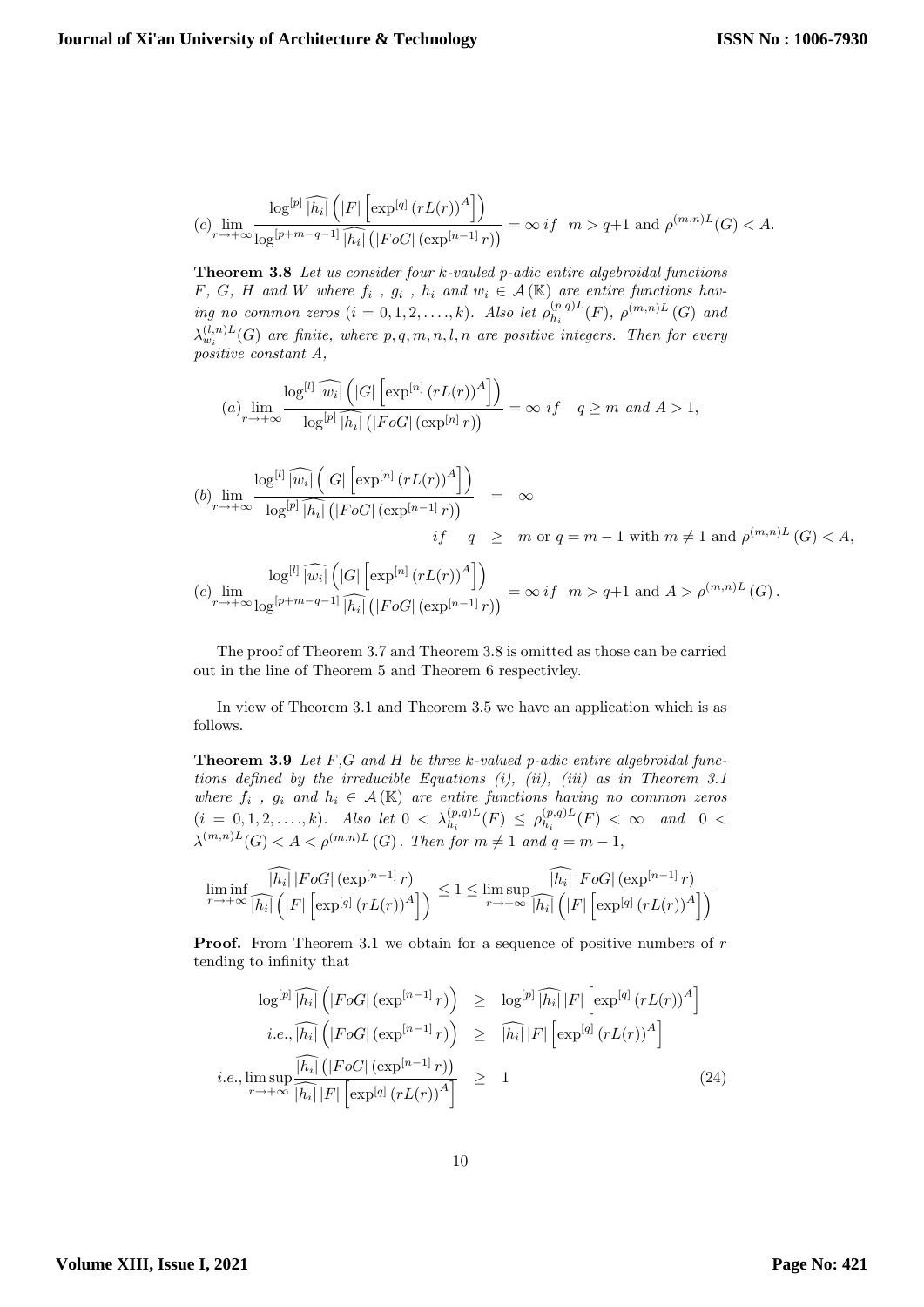Again in view of Theorem 3.5 for all sufficiently large values of  $r$  we get

$$
\log^{[p]} \widehat{|h_i|} |F| \left[ \exp^{[q]} (rL(r))^A \right] \geq \log^{[p]} \widehat{|h_i|} \left( |F \circ G| \left( \exp^{[n-1]} r \right) \right)
$$
  
*i.e.*,  $|\widehat{|h_i|} |F| \left[ \exp^{[q]} (rL(r))^A \right] \geq |\widehat{|h_i|} \left( |F \circ G| \left( \exp^{[n-1]} r \right) \right)$   
*i.e.*,  $\liminf_{r \to +\infty} \frac{|\widehat{|h_i|} \left( |F \circ G| \left( \exp^{[n-1]} r \right) \right)}{|\widehat{|h_i|} |F| \left[ \exp^{[q]} (rL(r))^A \right]} \leq 1.$  (25)

Combining (24) and (25) we get the result.

Hence completes the proof.

The next theorem can be derived in the line of Theorem 3.3 and Theorem 3.6.

Theorem 3.10 Let us consider four k-valued p-adic entire algebroidal functions  $F,G$ , H and W where  $f_i$ ,  $g_i$ ,  $h_i$  and  $w_i \in \mathcal{A}(\mathbb{K})$  are entire functions having no common zeros  $(i = 0, 1, 2, \ldots, k)$ . Also let  $0 < \lambda_{h_i}^{(p,q)L}(F) \leq \rho_{h_i}^{(p,q)L}$  $b_{h_i}^{(p,q)L}(F)<\infty$  $, 0 < \lambda_{w_i}^{(p,n)L}(G) \leq \rho_{k_i}^{(p,n)L}$  $(k_{i}^{(p,n)L}(G) < \infty$  and  $0 < \lambda^{(m,n)L}(G) < A < \rho^{(m,n)L}(G)$ . Then we obtain for  $m \neq 1$  and  $q = m - 1$  that

$$
\liminf_{r\rightarrow+\infty}\frac{\widehat{\left |h_{i} \right |}\left |FoG \right | \left (\exp^{[n-1]}r\right )}{\widehat{\left |w_{i} \right |}\left (\left |G \right | \left [\exp^{[n]} \left (rL(r)\right )^{A} \right ]\right )}\leq 1\leq \limsup_{r\rightarrow+\infty}\frac{\widehat{\left |h_{i} \right |}\left |FoG \right | \left (\exp^{[n-1]}r\right )}{\widehat{\left |w_{i} \right |}\left (\left |G \right | \left [\exp^{[n]} \left (rL(r)\right )^{A} \right ]\right )}.
$$

The proof of this theorem is omitted as it can be carried out by the similar arguments of Theorem 3.9.

#### 4 Conclusion with Further Prospects.

The main aim of this chapter is actually to extend and to modify some relative growth properties of entire algebroidal functions where as the coefficients are all entire functions belonging to  $\mathcal{A}(\mathbb{K})$  from the view point of p-adic analysis, where  $p$  is any positive prime. We also modify the results in the context of slowly changing function for more generalization. Further the concept of relative indexpair of an entire function belonging to  $\mathcal{A}(\mathbb{K})$  have been deeply studied here with more extension. In fact, these are mainly the consequences of the theories derived as in previous chapters. we may see some more powerful results in the next chapter.

#### References

- [1] L. Bernal: Order relative de crecimiento de funciones enteras , Collect. Math., 39 (1988), 209-229.
- [2] J.P.Bezivin, K. Boussaf and A.Escassut: Zeros of the derivative of a padic meromorphic function, Bulletine des Sciences Math ematiques, 136 (8) (2012),839-847.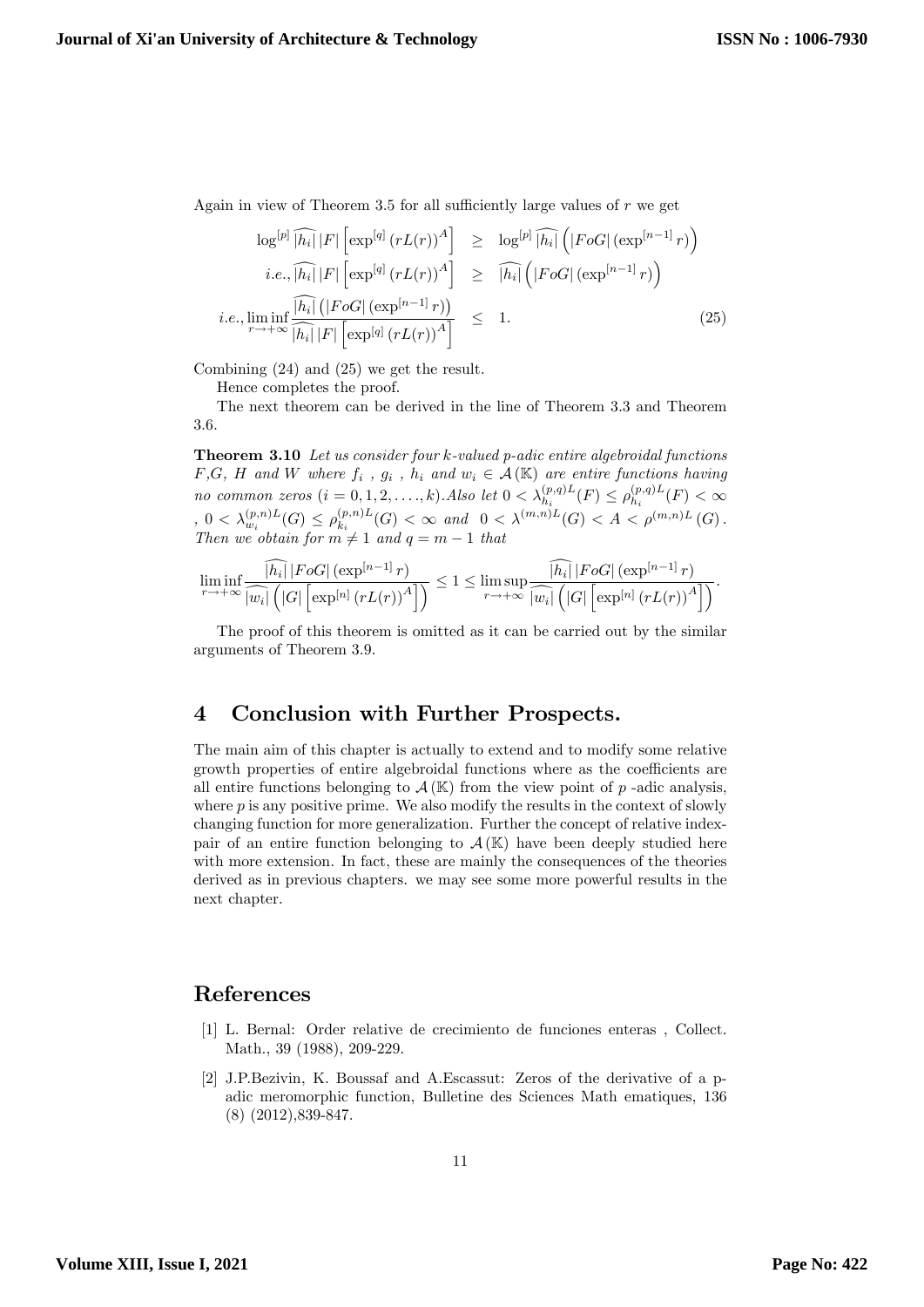- [3] J.P.Bezivin, K. Boussaf and A.Escassut: Some old and new results on zeros of the derivative of a p-adic meromorphic function, Contemp. Math. Amer. Math. Soc. 596(2013), 23-30.
- [4] K. Boussaf, A.Escassut and J.Ojeda: Primitives of p-adic meromorphic functions, Countemp Math. 551(2011), 51-56.
- [5] K. Boussaf, A. Boutabaa and A.Escassut :Growth of p-adic entire functions and its applications, Houston J. Math. 40 (3) (2014),715-736.
- [6] K. Boussaf, A.Escassut and J.Ojeda: Growth of complex and p-adic meromorphic functions and branched small functions, Bull. Belg. Math. Soc. -Simon Stevin, 2016.
- [7] K. Boussaf, A. Boutabaa and A.Escassut : Order, type and cotype of growth for p-Adic entire functions : a survey with additional properties, p-adic Numbers Ultrametric Anal. Appl.8 (4) (2016), 0-297.
- [8] A. Boutabaa: Theorie de Nevanlinna p-adique, Manuscript Math.67(1) (1990), 251-269.
- [9] T. Biswas: Some growth properties of composite p-adic entire functions on the basis of their relative order and relative lower order, Asian-Eur. J. Math. 12 (03) (2019),1950044.
- [10] T. Biswas: Some growth aspects of composite p-adic entire functions in the light of their (p,q)-th relative order and (p,q)-th relative type, Journal of the Chungcheong Math. Soc., 31 (4) (2018), 429- 460.
- [11] T.Y. Chern: On the maximum modulus and the zeros of an transcendental entire function of Önite logarithmic order, Bull. Hong Kong Math. Soc. 2 (1999), 271-278.
- [12] J. Choi, S. K. Datta, T. Biswas and P. Sen: Sum and product theorems of relative type and relative weak type of entire functions, Honam Mathematical Journal, 37(1) (2015), 65-97.
- [13] S. K. Datta , T. Biswas and R. Biswas: Some results on relative lower order of entire functions, Casp. J. Appl. Math. Ecol. Econ.  $1(2)$   $(2013)$ ,  $3-18$ .
- [14] S. K. Datta, T. Biswas and C. Biswas: Generalized relative lower order of entire functions, Matematicki Vesnik, 67(2) (June, 2015), 143-154. 242-251, BISKA.
- [15] S. K. Datta and A.Biswas: Sum and product theorems depending on higher order relative growth indicators of entire algebroidal functions, Bull. of Cal. Math. Soc. ,110 (4) (2018), 289-308, 0008-0659 .
- [16] A.Escassut, K. Boussaf and A. Boutabaa: Order, type and cotype of growth for p-adic entire functions, Sarajevo J. Math. 12 (25 (2 suppl)) (2016) , 429- 446.
- [17] A. Escassut: Analytic elements in p-adic analysis. World Scientific Publishing Co. Pte. Ltd. Singapore, 1995.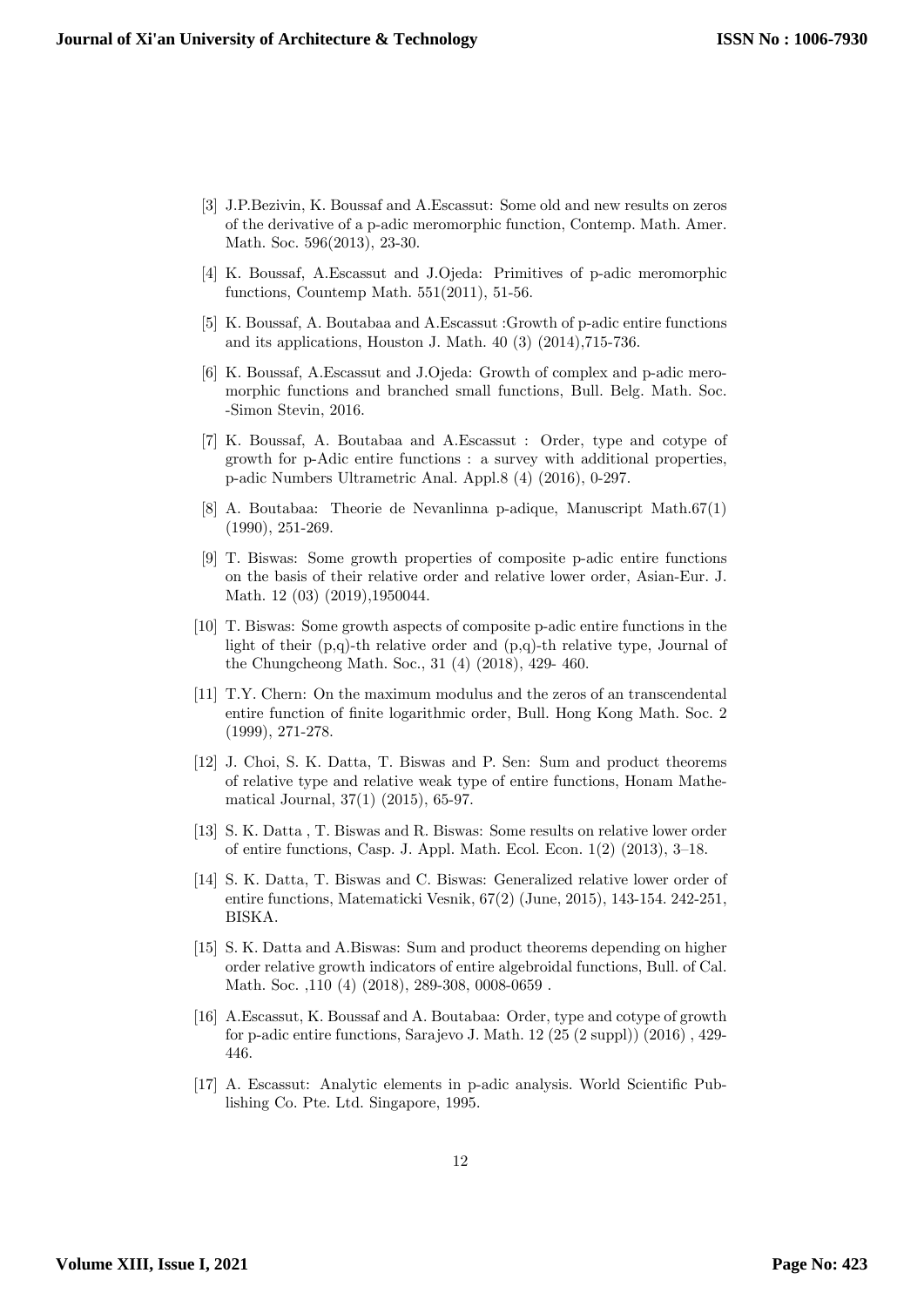- [18] A.Escassut, W.Tutschke, C.C.Yang: Some topics on value distribution and differentiability in complex and p-adic analysis, Math. Monogr. Series 11. Science Press (Beijing 2008), 42- 138.
- [19] A. Escassut: Value distribution in p-adic analysis, World Scientific Publishing Co. Pte. Ltd. Singapore, 2015.
- [20] A.Escassut and J.Ojeda:Exceptional values of p-adic analytic functions and derivative, Complex Var. Elliptic Equ. 56 (2011), No. 1-4, 263-269.
- [21] A.Escassut and J.Ojeda:Branched values and quasi-exceptional values for p-adic mermorphic functions, Houston J. Math. 39 (3) (2013), 781-795.
- [22] A. Escassut and J. Ojeda: The p-adic Hayman conjecture when  $n = 2$ , Complex Var. Elliptic Equ. 59 (10) (2014), 1451-1455.
- [23] S. Halvarsson: Growth properties of entire functions depending on a parameter, Annales Polonici Mathematici, 14 (1) (1996), 71-96.
- [24] W. K. Hayman: Meromorphic Functions, The Clarendon Press, Oxford (1964).
- [25] A. S. B. Holland : Introduction to the theory of entire functions, Academic Press, New York and London (1973).
- [26] P. C. Hu and C. C. Yang: Meromorphic functions over non-archimedean Öelds, Kluwer Academic Publishers, 2000.
- [27] O. P. Juneja, G. P. Kapoor and S. K. Bajpai: On the (p,q)-order and lower (p,q)-order of an entire function, J. Reine Angew. Math., 282(1976), 53-67.
- [28] O. P. Juneja, G. P. Kapoor and S. K. Bajpai: On the  $(p, q)$ -type and lower  $(p, q)$ -type of an entire function, J. Reine Angew. Math., 290 (1977), 180-189.
- [29] C. O. Kiselman: Order and type as measure of growth for convex or entire functions, Proc. Lond. Math. Soc., 66(3) (1993), 152-186.
- [30] C. O. Kiselman: Plurisubharmonic functions and potential theory in several complex variable, a contribution to the book project, Development of Mathematics, 1950-2000, edited by Hean-Paul Pier.
- [31] B. K. Lahiri and D. Banerjee: Generalised relative order of entire functions, Proc. Nat. Acad. Sci. India, 72(A) (IV)(2002), 351-371.
- [32] B. K. Lahiri and D. Banerjee: Entire functions of relative order  $(p, q)$ , Soochow J. Math. 31(4) (2005), 497-513.
- [33] B. Ya. Levin : Lectures on entire functions. In collaboration with and with a preface by Yu. Lyubarskii, M. Sodin and V. Tkachenko. translated from the Russian manuscript by Tkachenko. Translations of Mathematical Monographs, 150. American Mathematical Society, Providence, RI, 1996.
- [34] B. J. Levin : Distribution of zeros of entire functions, American Mathematical Society, Providence(1980).